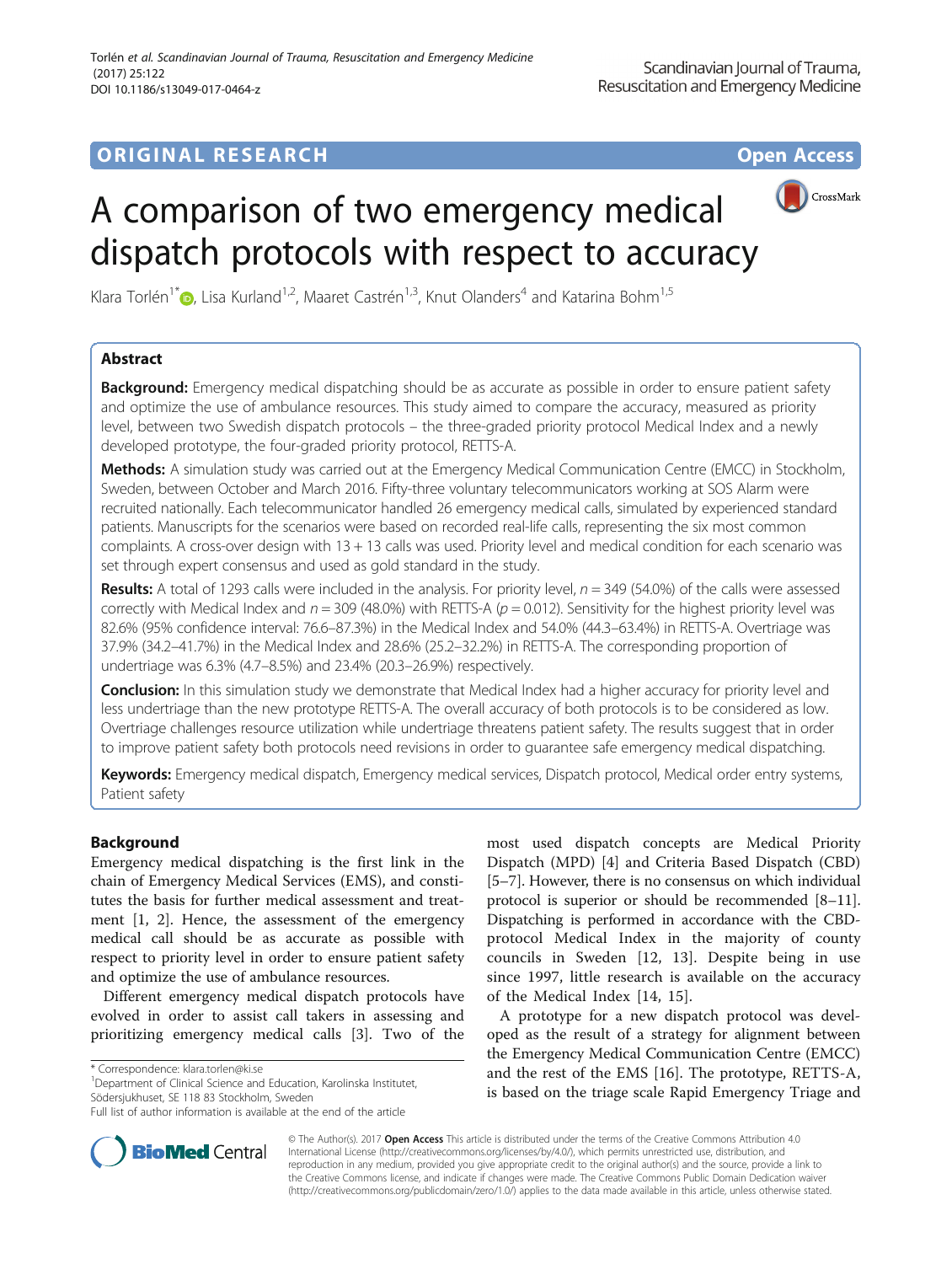Treatment System (RETTS), which is currently used in most of the Swedish emergency departments as well as ambulances [[16](#page-7-0), [17](#page-7-0)], and was adapted to the context of dispatching. However, the RETTS-A prototype for dispatching has not yet been evaluated. In summary, given the sparse research, neither of the protocols can be considered validated. The aim of the current simulation study was to compare the accuracy, measured as correctly assigned priority level, between the two Swedish dispatch protocols – the Medical Index, currently in use, and the newly developed RETTS-A.

# Methods

# Study design

A randomized controlled non-blinded simulation study was performed at the Emergency Medical Communication Centre (EMCC) in Stockholm, Sweden, between 27- 10-2015 and 17-03-2016. It was designed based on a feasibility study conducted in the spring of 2015 that tested the design and realization of the current study. Data from the feasibility study is not included in the current study. The conclusion was that the designed method was working and feasible.

#### Study setting

In Sweden, the single emergency number 112 and the integrated emergency services are run by SOS Alarm, a company owned by the Swedish Government and the Swedish Association of Local Authorities and Regions. All emergency calls are received by a telecommunicator, and ensure coordinated actions by the police, ambulance and other rescue services. Serving the entire of Sweden, thirteen EMCCs handle approximately three million calls per year. One third of these are emergency medical calls. Emergency medical dispatching is operated by SOS Alarm in eighteen of Sweden's twenty-one counties [\[18](#page-7-0)]. The remaining counties operate their own emergency medical dispatching. Emergency calls made from these counties via 112 are first answered at any of SOS Alarm's EMCCs. In case of a medical emergency, the calls are directed to respective counties dispatch central. The telecommunicator assesses and prioritizes the emergency medical call. The dispatcher coordinates the ambulance fleet, allocating an ambulance to the location in accordance with the priority set by the telecommunicator [[13, 18\]](#page-7-0). The telecommunicator can be a registered nurse (RN) or a person without a formal medical education. Educational requirements for telecommunicators include a high school diploma, fluency in Swedish and English in addition to the ability to collaborate, provide service and cope with stress. All telecommunicators undergo six months of training and certification. Recertification is required annually.

Medical Index is a three-graded priority protocol. It contains 30 chapters based on the main complaint, e.g. a symptom, a body part, a special condition or accident [[12\]](#page-6-0). Each of these chapters contains listed medical conditions divided into priority levels. The telecommunicator assigns a priority level from 1 (the most urgent) to 3 (least urgent) based on the assessed medical condition. A fourth level is assigned to callers not requiring medical assistance but transportation.

RETTS-A, still a prototype, is based on the triage scale RETTS and modified to fit the complex situation of the EMCC [\[16\]](#page-7-0). As the original triage scale, RETTS-A is a four graded priority protocol that consists of an algorithm for vital signs and flowcharts for "emergency signs and symptoms" (ESS). RETTS include five parameters in the vital signs algorithm; airway, breathing, circulation, mental status, and environment/body temperature. Since an emergency medical call does not allow for direct interaction between the telecommunicator and the caller the vital signs "circulation" and "body temperature" were excluded. These vital signs were considered difficult to evaluate without seeing and examining the patient, and the vital signs "breathing" and "mental status" was decided to work as surrogate signs. The ESS-flowcharts each regard a specific symptom/disorder such as "affected breathing" or "abdominal/urinary tract disorders". RETTS contains 99 flowcharts. The prototype RETTS-A, contained 32 ESS at the time of the study.

Initially, the telecommunicator is obliged to determine the status of the caller's vital signs. The vital signs are assessed on a two to four graded scale, depending on what vital sign that is being assessed. Thereafter, the telecommunicator proceed by asking the caller about their signs and symptoms and medical history. The telecommunicator can type in words describing the presented symptoms and several suggestions on appropriate ESS shows up. The telecommunicator then assigns one or two appropriate ESS's, based on their assessment of presenting symptoms and medical history. Like the original RETTS, the vital signs and ESS's in RETTS-A include a grading that generates a color coded priority level from red (most urgent) to orange, yellow and green (least urgent). The final assigned priority level is the most urgent level as obtained from the vital signs and ESS's.

## Study material

Telecommunicators working at SOS Alarm volunteered to participate. They were informed about the study and gave consent to their participation through registration on the SOS Alarms web-site. All participating telecommunicators were educated and trained in the Medical Index protocol in accordance with SOS Alarm's guidelines. None of them had previously worked with RETTS-A. Educational material on RETTS-A was sent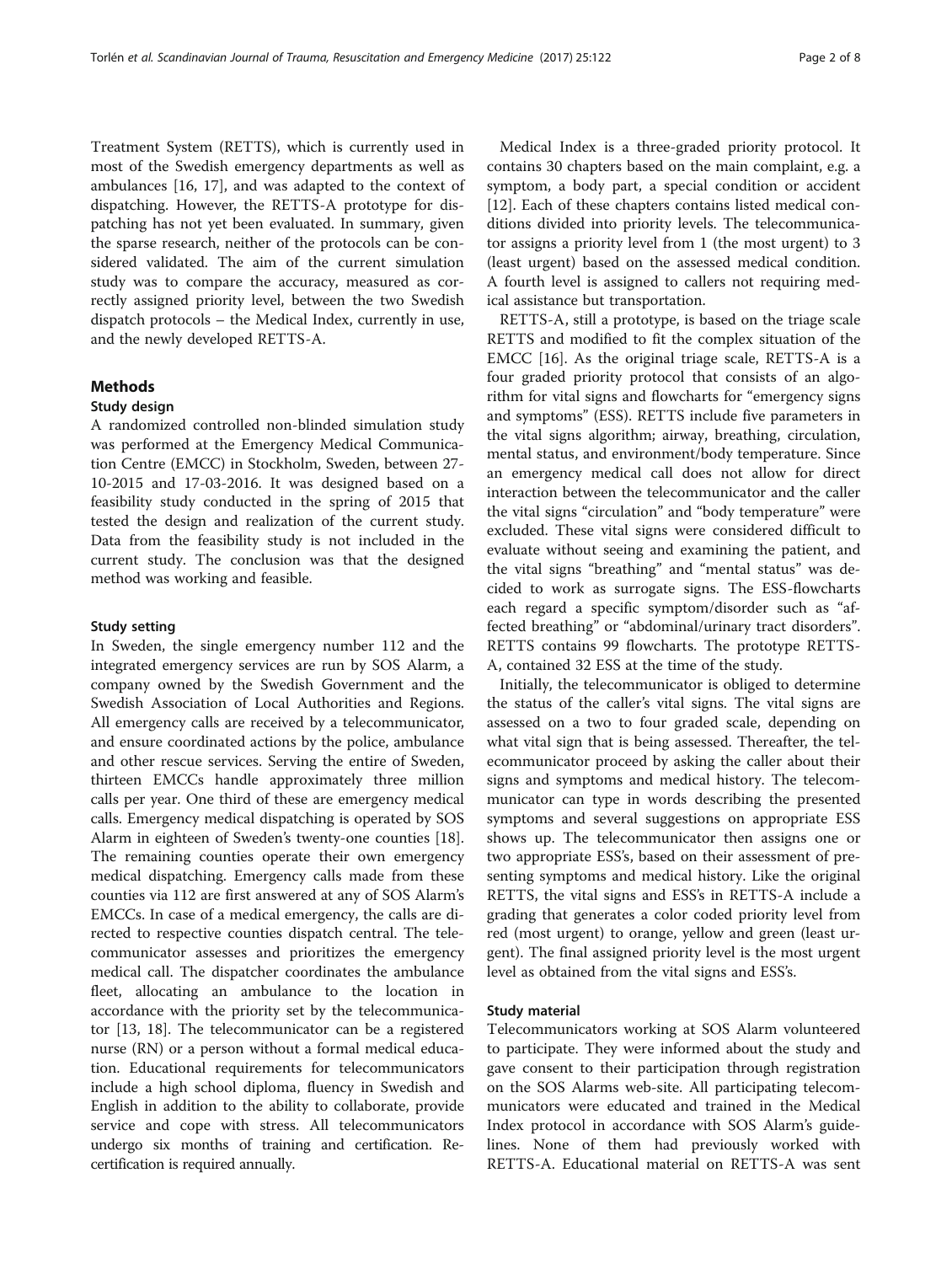to the telecommunicators two weeks prior to the study. The educational material included a list of clinical expressions used in the RETTS-A's ESS-flowcharts, that telecommunicators without health care education were not expected to be familiar with. A 30-min educational meeting was held at the start of each simulation session. Data on each telecommunicator regarding demographics, education and work experience at SOS Alarm was collected. Standard patients, i.e. persons trained to simulate a patient in a standardized way [\[19\]](#page-7-0), were recruited from a group linked to the hospital Södersjukhuset AB, Stockholm, Sweden. The standard patients simulated the emergency medical calls, based on manuscripts described below, that were handled by the participating telecommunicators. Manuscripts for 26 patient scenarios, based on actual recorded calls extracted from the SOS Alarms database, were constructed by the authors. The scenarios represented the six most common complaints (affected breathing, chest pain, minor trauma/ wound, stroke, abdominal/urinary tract symptoms and vague/undefined problems) presenting to the EMCC. Each manuscript included information on the caller's sex, name, age and address. If the callers were not the affected person themselves, this was stated in the manuscript. An opening statement with a brief summary of the chief complaint was written for each scenario to be provided by the standard patient. Additional information to be revealed by the standard patient, if requested by the telecommunicator, included a further description of symptoms and vital parameters, time of onset, duration, activity during the call, previous medical history and medication. The manuscripts were sent out to the enrolled standard patients two weeks prior to study start.

Priority level and medical condition for each scenario was predetermined through expert consensus prior to study start. The expert group was composed of eight people with medical and operational expertise within EMCCs, hospital and pre-hospital emergency medicine. Each expert was asked to assign the most accurate priority level and medical condition based on the information provided in the manuscript in accordance with the Medical Index and RETTS-A, blinded to the other experts. The written assessments were assembled by the authors. Consensus on priority level and medical condition for each scenario was reached through two consecutive telephone conferences and one physical meeting. The consensus level was used as the gold standard in the study.

#### Simulations

The simulations were performed at the test-center of Stockholm's EMCC, using the same computers and technical equipment that are used in the operational center. A cross-over design with  $13 + 13$  calls was used for each session. Two telecommunicators assessed the

26 scenarios simultaneously in one simulation session. Two standard patients acted as emergency medical callers in each session. The standard patients made their calls in accordance with a manuscript, and from a location separate from the telecommunicators'. The telecommunicators were randomized to assess the first 13 calls with either Medical Index or RETTS-A, and shift to the other protocol for the remaining 13 calls. The standard patients were blinded to the protocol used by the telecommunicator. The telecommunicators were blinded to the other's prioritization. The order of the scenarios was decided beforehand and by the research group, so that none of the six main complaints (affected breathing, chest pain, minor trauma/wound, stroke, abdominal/urinary tract symptoms and vague/undefined problems) was presented more than two calls in a row. This was done as to prevent learning effects. The same loop of scenarios was repeated for each simulation session during the entire study.

## Data collection

Data from the recorded simulated emergency medical calls were extracted from the software system at SOS Alarm and provided to the research group. Data included the unique id-number for each call, id-number for the telecommunicator handling each call, the dispatch protocol used and the assigned priority level and medical condition as well as the caller's name, personal identification number and contact details and additional information registered by the call taker such as a detailed description of symptoms, medical history and medications.

#### Statistical analysis

A power calculation was performed anticipating a difference of eight percentage points in accuracy of priority level between the two protocols. The power calculation revealed a need for  $n = 2 \times 650 = 1300$  unique calls (twosided alpha 0.05, beta 0.80). The power calculation was made after the feasibility study but prior to the current main study. Accuracy in priority level for the two dispatch protocols was calculated as the number of emergency medical calls assigned with the correct priority level, i.e. in accordance with expert consensus. Sensitivity and specificity stratified by priority level as well as negative- and positive predictive value (NPV, PPV) and proportion of total over- and undertriage for each protocol were calculated. Because the two protocols have different numbers of grading an alternative analysis was performed where RETTS-A was converted from a four-graded to a three-graded priority protocol. The conversion was made by merging the two highest priority levels into one single priority level (red + orange). As secondary outcome, the number of emergency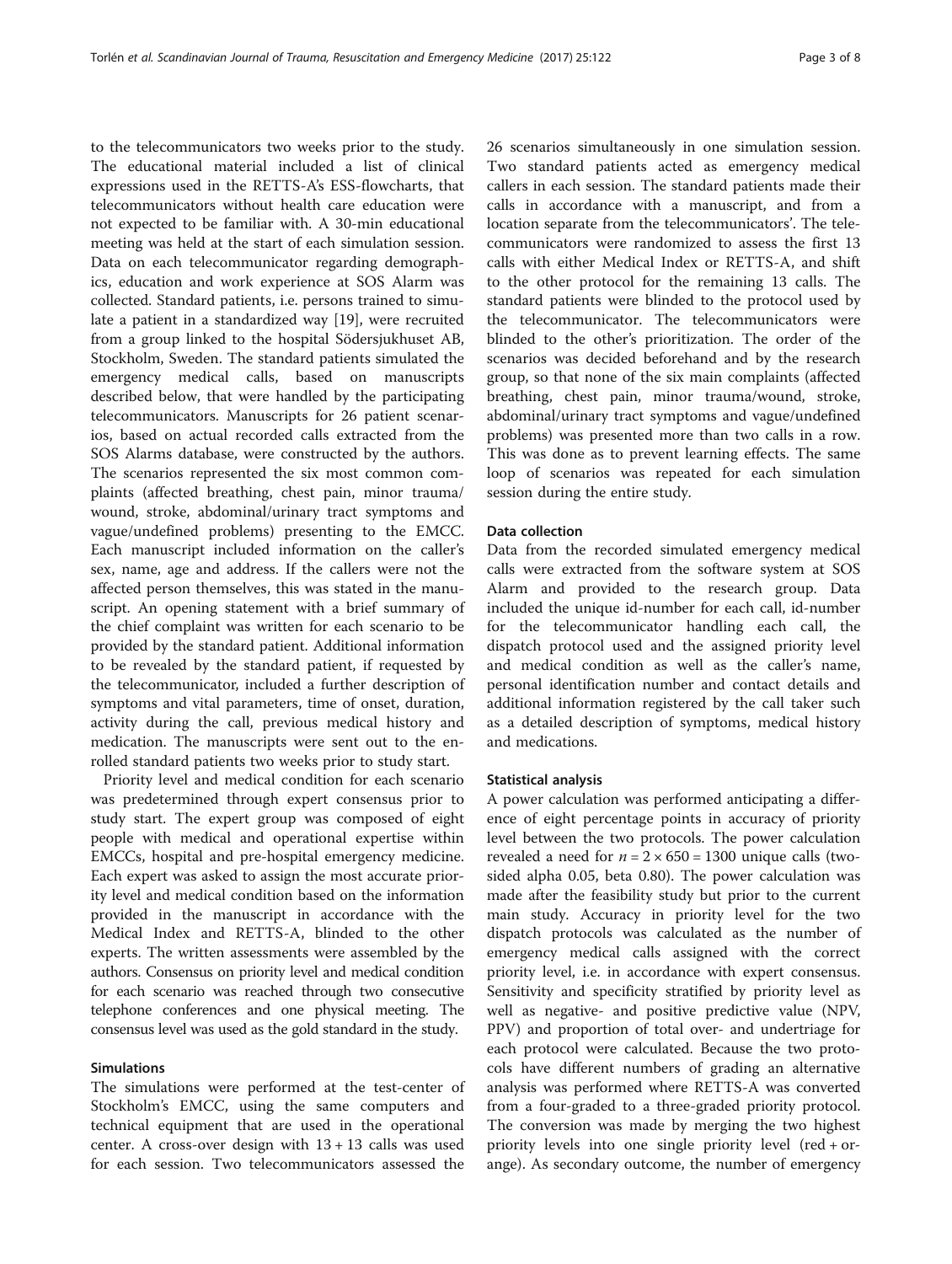medical calls assigned the correct medical condition, was calculated. For RETTS-A, the assignment was regarded as correct if any of the two assigned ESS's was in accordance with the expert consensus.

For continuous variables, a median and inter quartile range (IQR) was used. For categorical variables, proportions were reported with 95% confidence intervals (95% CI) and Chi2-test was used for comparisons. P-levels <0.05 were regarded as significant. All analyses were performed using SPSS statistical software, version 24.

# Ethical considerations

The current study has been approved by the Swedish Regional Ethical Board in Stockholm, dnr 2015/1637–31/5.

# Results

Of the aimed 1378 simulations, 24 were not performed due to technical and logistical problems. In total, 1293 of the 1354 recorded simulated emergency medical calls were included in the final analysis (Fig. 1). Six hundred and forty-six calls were assessed with the Medical Index and 647 calls were assessed with RETTS-A. Priority level was not assigned to 12 calls for the Medical Index and three calls for RETTS-A, and these calls were, therefore, excluded in the analysis of priority level. Six calls in the Medical Index group were assessed as callers not requiring medical assistance, but rather transportation and, therefore, transformed into priority level 3 in the analysis of priority level.

Three hundred and forty-nine (55.0%) of the simulated calls were assessed correctly with the Medical Index and  $n = 309$  (48.0%) with RETTS-A ( $p = 0.012$ ) (Table 1). Sensitivity and specificity were stratified by priority level, and are presented in Table [2.](#page-4-0) The sensitivity was 82.6%



Table 1 Total accuracy in priority level using Medical Index and RETTS-A  $(n = 1278)$ 

|                                 | Dispatch protocol            |                        |  |
|---------------------------------|------------------------------|------------------------|--|
|                                 | Medical Index<br>$(n = 634)$ | RETTS-A<br>$(n = 644)$ |  |
| Calls assigned correct priority | 349 (55%)                    | 309 (48%)              |  |
| Calls assigned wrong priority   | 285 (45%)                    | 335 (52%)              |  |
| $p = 0.012$                     |                              |                        |  |

(95% confidence interval: 76.6–87.3%) for the highest priority level in the Medical Index and 54.0% (44.3– 63.4%) for RETTS-A. Overtriage, defined as the assigned priority level being higher than the gold standard, was 37.9% (34.2–41.7%) in the Medical Index and 28.6% (25.2–32.2%) in RETTS-A (Table [3](#page-4-0)). The corresponding proportion of under-triage, defined as the assigned priority level being lower than the gold standard, was 6.3% (4.7–8.5%) in Medical Index and 23.4% (20.3–26.9%) in RETTS-A (Table [3](#page-4-0)).

In the alternative analysis where RETTS-A was converted to a three-graded priority protocol, the sensitivity for the highest priority level (red + orange) was 78.9% (Table [2](#page-4-0)) and total overall accuracy for priority level was 66%  $(p = 0.000)$  (Table [4](#page-4-0)).

According to the gold standard of medical condition for each case,  $n = 492$  (76.2%) were assessed correctly using the Medical Index and  $n = 457$  (70.6%) using RETTS-A ( $p = 0.03$ ). The median age of the participating telecommunicators was 42.5 (IQR: 16.25) and they had a median of seven years' work experience (IQR: 6.0) at SOS Alarm (demographic data missing for 16 call takers). Eight of the 53 participating telecommunicators were RNs.

# **Discussion**

Our main results demonstrate that the Medical Index, the dispatch protocol currently in use, had a higher accuracy, measured as correctly assigned priority level, when compared with the newly developed RETTS-A. The sensitivity for the highest priority level was higher for the Medical Index as compared with RETTS-A. Despite the Medical Index being superior to RETTS-A, the overall accuracy of both protocols is to be considered as low. Comparisons are challenging, since RETTS-A has not previously been studied, and research on performance of accuracy in the Swedish Medical Index is limited [[14, 15](#page-7-0)]. Even though differences exist in the dispatch process and pre-hospital setting [\[20\]](#page-7-0), studies from Denmark and Norway are available for comparison, both using a CBD-protocol very similar to the Swedish Medical Index [[5, 6,](#page-6-0) [21, 22\]](#page-7-0). In a small study from the sparsely populated County of Jämtland, Sweden, the sensitivity for dispatch priority level 1 and 2 was found to be to 94.5% [[14](#page-7-0)]. This is higher than the corresponding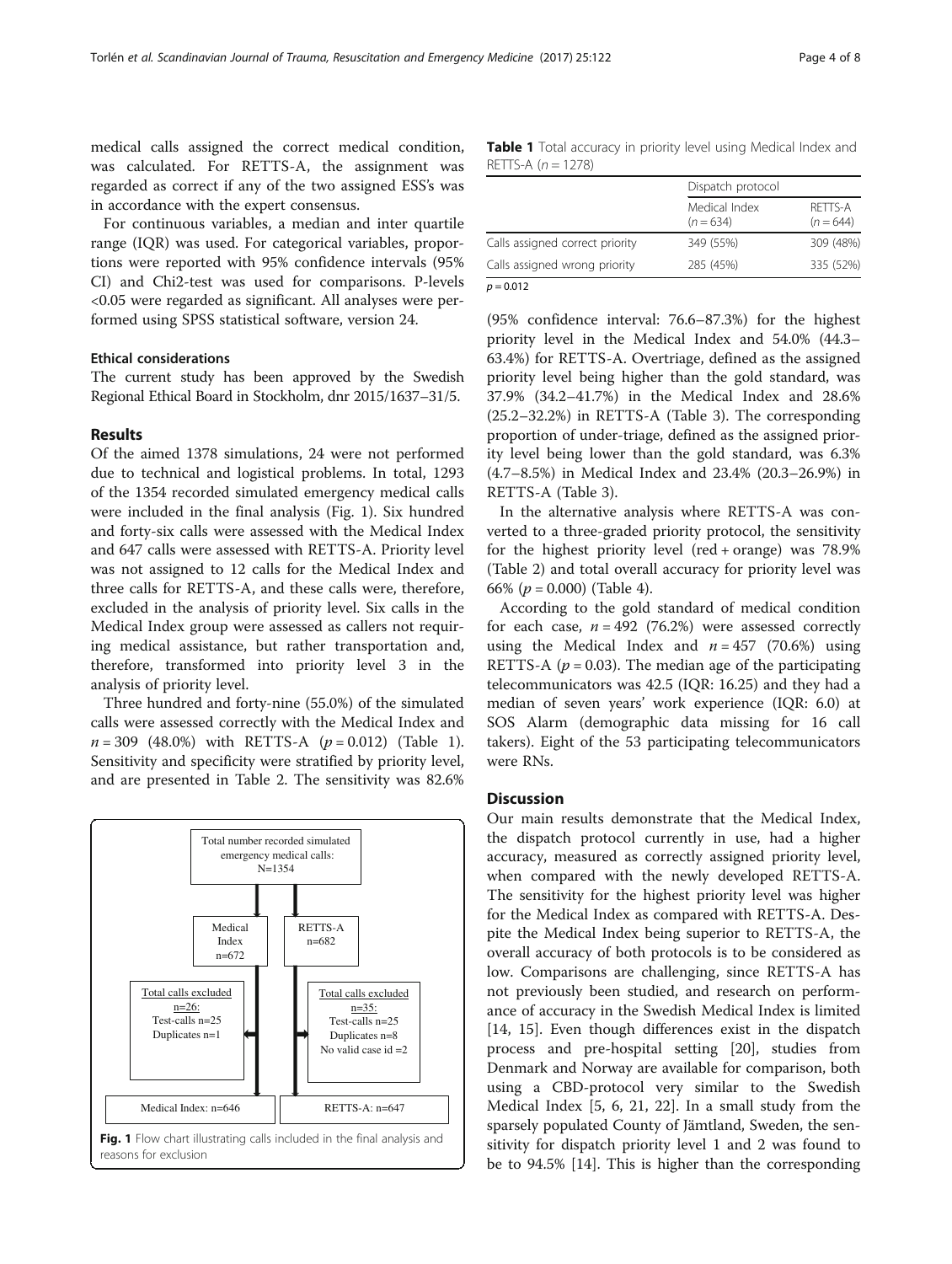| Priority level              | Sensitivity           | Specificity       | <b>PPV</b>        | <b>NPV</b>        |
|-----------------------------|-----------------------|-------------------|-------------------|-------------------|
| Medical Index ( $n = 634$ ) |                       |                   |                   |                   |
|                             | 82.6% (76.6-87.3)     | 59.0% (54.3-63.5) | 47.2% (76.6-87.3) | 52.8% (47.5-58.0) |
|                             | 49.7% (42.2–52.5)     | 38.7% (34.3-43.4) | 66.1%(60.3-71.4)  | 33.9% (28.6-39.7) |
| 3                           | 14.1% (8.0-24.0)      | 98.9% (97.7-99.5) | 62.5% (38.6-81.5) | 37.5% (18.5–61.4) |
| RETTS-A $(n = 644)$         |                       |                   |                   |                   |
| Red                         | 54.0% (44.3-63.4)     | 83.6% (80.3-86.5) | 37.8% (30.2-45.9) | 62.2% (54.1-69.8) |
| Red+Orange <sup>b</sup>     | 78.9% (74.9-82.5)     | 48.0% (41.1-54.9) | 77.4% (73.3-81.0) | 22.6% (19.0-26.7) |
| Orange                      | 53.2% (47.9-53.9)     | 57.0% (51.4-62.5) | 59.0% (53.4–64.3) | 41.0% (35.7-46.6) |
| Yellow                      | 45.5% (37.6–53.6)     | 82.6% (79.0-85.6) | 48.4% (40.6-56.2) | 56.9% (48.9-64.5) |
| Green                       | $9.4\%$ $(4.1 - 2.3)$ | 95.1% (93.0-96.6) | 13.9% (6.1-28.7)  | 86.1% (71.3-93.9) |

<span id="page-4-0"></span>**Table 2** Sensitivity, specificity, PPV and NPV<sup>a</sup> stratified by priority level using Medical Index and RETTS-A ( $n = 1278$ )

95% confidence intervals in ()

<sup>a</sup>Sensitivity was calculated as true positives/(true positives + false negatives); Specificity as true negatives/(false positives + true negatives); Positive predictive

value (PPV) as true positives/(true positives + false positives); Negative predictive value (NPV) as true negatives/(true negatives + false neqatives)

<sup>b</sup>Alternative analysis where RETTS-A was converted from a four graded to a three graded priority protocol. The conversion was made by merging the two highest priority levels in to one single priority level (red + orange)

sensitivity in the current study in both the Medical Index and RETTS-A. However, the authors merged priority level 1 and 2 into one single level in the Medical Index and used the three highest priority levels in the ambulance triage scale as the gold standard [\[14](#page-7-0)]. In our opinion, it may not be correct, from a patient safety perspective, to merge these levels, since the nature of the medical emergency and the timely need for medical assistance vary considerably between the merged levels. In another study of the Medical Index, a proportion of 27 and 53% of the priority level 1 and 2 calls was reported to be in accordance with the assessment by the ambulance at the scene (representing an overtriage of 76% and 18% respectively) [\[15](#page-7-0)]. Our results of high sensitivity for priority level 1 in the Medical Index are consistent with those reported from Denmark, where emergency medical calls with a high risk of hospital admission and death are assigned the highest priority level by the Danish Medical Index [[5\]](#page-6-0).

RETTS-A is based on the triage scale RETTS, but there is little scientific support for this system. To our knowledge, only two studies have been published [\[23](#page-7-0), [24](#page-7-0)]. The authors suggested RETTS to be a triage scale with high correlation between assigned priority and the risk for

Table 3 Proportion of total over- and under triage<sup>a</sup> using Medical Index and RETTS-A ( $n = 1278$ )

|              | Dispatch protocol           |                     |  |  |
|--------------|-----------------------------|---------------------|--|--|
|              | Medical Index ( $n = 634$ ) | RETTS-A $(n = 644)$ |  |  |
| Over triage  | 37.9% (34.2-41.7)           | 28.6% (25.2-32.2)   |  |  |
| Under triage | $6.3\%$ $(4.7-8.5)$         | 23.4% (20.3-26.9)   |  |  |

95% confidence intervals in ()

<sup>a</sup>Over triage was defined as the assigned priority level being higher than the gold standard, under triage was defined as the assigned priority level being lower than the gold standard

mortality at the ED as well as following the hospital stay [[23](#page-7-0)]. They also concluded that RETTS was a sensitive tool with which to detect patients with both high and low medical risk at the emergency department [\[24](#page-7-0)]. However, a systematic review evaluating the evidence for validity in triage scales stated that "the scientific evidence was found to be insufficient to assess the validity of RETTS" [[25\]](#page-7-0). We believe our results with specified sensitivities for all priority levels in both protocols add an additional dimension to prior findings and contribute to a more nuanced picture.

The proportion of overtriage for both Medical Index and RETTS-A is substantially lower than that reported from Switzerland [\[7](#page-6-0)]. The difference may be explained by the different gold standards that were used. In our study, the expert consensus was based on the assessment of the information provided at the time of dispatching. A comparison with an assessment made later, i.e. in the ambulance would not be a true reflection of the assessment at the time of assessment by the telecommunicator in the EMCC. The Norwegian Medical Index has been found to have an association between priority level at dispatch and the need for pre-hospital medical care with a high sensitivity for low priority levels [[21\]](#page-7-0). However, a

Table 4 Alternative analysis<sup>a</sup> of total accuracy in priority level using Medical Index and RETTS-A ( $n = 1278$ )

|                                 | Dispatch protocol            |                        |  |
|---------------------------------|------------------------------|------------------------|--|
|                                 | Medical Index<br>$(n = 634)$ | RFTTS-A<br>$(n = 644)$ |  |
| Calls assigned correct priority | 349 (55%)                    | 423 (66%)              |  |
| Calls assigned wrong priority   | 285 (45%)                    | 221 (34%)              |  |

 $p = 0.000$ 

<sup>a</sup>In the alternative analysis RETTS-A was converted from a four graded to a three graded priority protocol. The conversion was made by merging the two highest priority levels in to one single priority level (red + orange)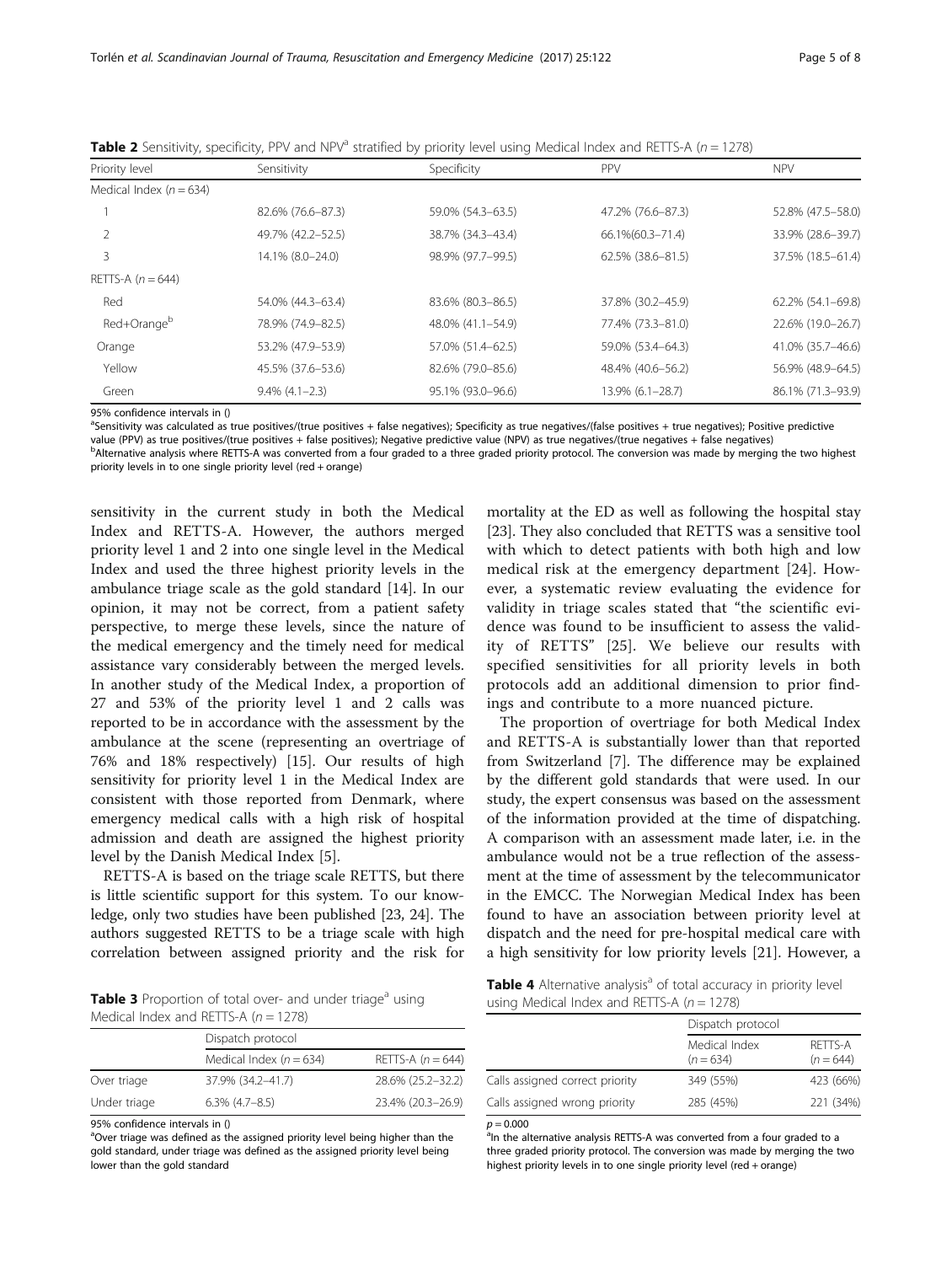high rate of overtriage occurred. The authors claim this validates the Norwegian Index as being good at "predicting those patients not in need of immediate medical treatment" [[21](#page-7-0)]. This is in line with the current results of 6% under-triage and a specificity of 99% for the lowest priority level, indicating that it is a valid statement even for the Swedish version. The proportion of under-triage found in the previously mentioned Swiss study was similar to that of the Medical Index [\[7](#page-6-0)]. There is a lack of evidence on whether CBD affects clinical outcome [\[8](#page-6-0)], and there is no consensus on what levels of over- and undertriage are acceptable or desirable for dispatching. Guidelines for Trauma triage stipulate an acceptable range of overtriage of between 25 and 35% and undertriage of between 1 and 5%, depending on method and definition of gold standard [\[26\]](#page-7-0). This implies that an undertriage of 28%, as was seen for RETTS-A, should be viewed as a potential threat to patient safety.

The accuracy of assigned medical conditions was analysed and showed a higher accuracy for the Medical Index than RETTS-A. As described in the methods section, telecommunicators can assign two ESS's to each call using RETTS-A, whilst in the Medical Index only one option is eligible. Despite this statistical advantage, the accuracy was lower in RETTS-A as compared to the Medical Index. RETTS-A is based on a triage scale that is developed for personnel with health care education, and uses medical terminology. The telecommunicators were supported with a list of clinical expressions used in the ESS-flowcharts with the aim to minimize the effect of the unfamiliarity with RETTS A and hence reduce the difference between the two tools. Since only eight of the 53 participating telecommunicators were RN's, a lack of language comprehension might partly explain the inferiority in RETTS-A. However, a minority of telecommunicators at SOS Alarm are RN's, so the participating cohort are representative of today's situation. To our knowledge, no previous data on total accuracy for medical condition in the Swedish Medical Index is available for comparison [[14](#page-7-0), [15](#page-7-0), [27](#page-7-0)]. Although correct priority level is the overriding factor for a dispatch protocol, a correct assessment of the medical condition is valuable, since the ambulance crew prepare themselves, both mentally and practically, based on the information in the dispatching [[28](#page-7-0)]. Additionally, physician-staffed EMS-teams are commonly used in different EMS-systems to be dispatched for a subset of calls of medical-, surgical- and trauma-nature [[29](#page-7-0)], and there is a trend that the response team may have unique equipment based on the medical condition, e.g. CT for suspected stroke [[30](#page-7-0)]. Moreover, telecommunicators give pre-arrival instructions to callers based on medical condition until an ambulance arrives [\[31, 32](#page-7-0)]. Taken together, dispatch protocol should also perform with high accuracy for an assigned medical condition in order to

direct the correct resource to the correct patient so as to further improve patient outcome.

#### Limitations and future research

Dispatch research faces a number of challenges, mainly based on the lack of consensus on a set of criteria for evaluations and validation of dispatch [\[1](#page-6-0), [11\]](#page-6-0). Comparative analysis of different dispatch protocols remains challenging, since both the type of protocol as well as the gold standard varies in the literature [\[33](#page-7-0)]. In the present study, we chose an expert consensus that was reached based on the written manuscripts as the gold standard. Depending on what questions the telecommunicator asked, different information in the manuscripts might have been provided by the standard patient, potentially creating a discrepancy in the information upon which the assessment was made by the call taker and the expert group. On the other hand, this reflects the real life of emergency medical dispatching, and these conditions were the same in both study groups and should, therefore, not have affected the comparison between the two dispatch protocols. The difference in accuracy and rates of over- and undertriage of the two protocols reported here could in part be explained by the fact that all participating telecommunicators had previous work experience in the Medical Index, whilst none of them were familiar with RETTS-A prior to the study. Another limitation is that we cannot present detailed data on each telecommunicator's degree of adherence to the individual protocol.

In addition, the fact that the Medical Index is a threegraded priority protocol is a statistical advantage as compared with the four-graded protocol RETTS-A. However, the alternative analysis conversely demonstrated a higher overall accuracy for priority level in RETTS-A, and a less pronounced difference with respect to sensitivity for the highest priority level. On another hand, when merging the two highest priority levels into one, it creates an advantage for RETTS-A since any of these two levels is considered as a correct assessment when compared to the gold standard in the alternative analysis. Another factor potentially affecting the accuracy in dispatch research is the proportions of included calls as defined to each priority level by the reference, so that a higher accuracy of the protocol studied will be achieved if many obvious priority 1 calls are included. The current study included 26 scenarios, representing the six most common complaints to EMCCs. We deliberately excluded scenarios being too evidently of a priority 1 nature. The distribution of calls at each priority level is somewhat similar to that reported in epidemiology studies and dispatch research [[5, 7,](#page-6-0) [15](#page-7-0), [21](#page-7-0), [34](#page-7-0)]. This suggests that our material is of clinical relevance, contributing to its generalizability.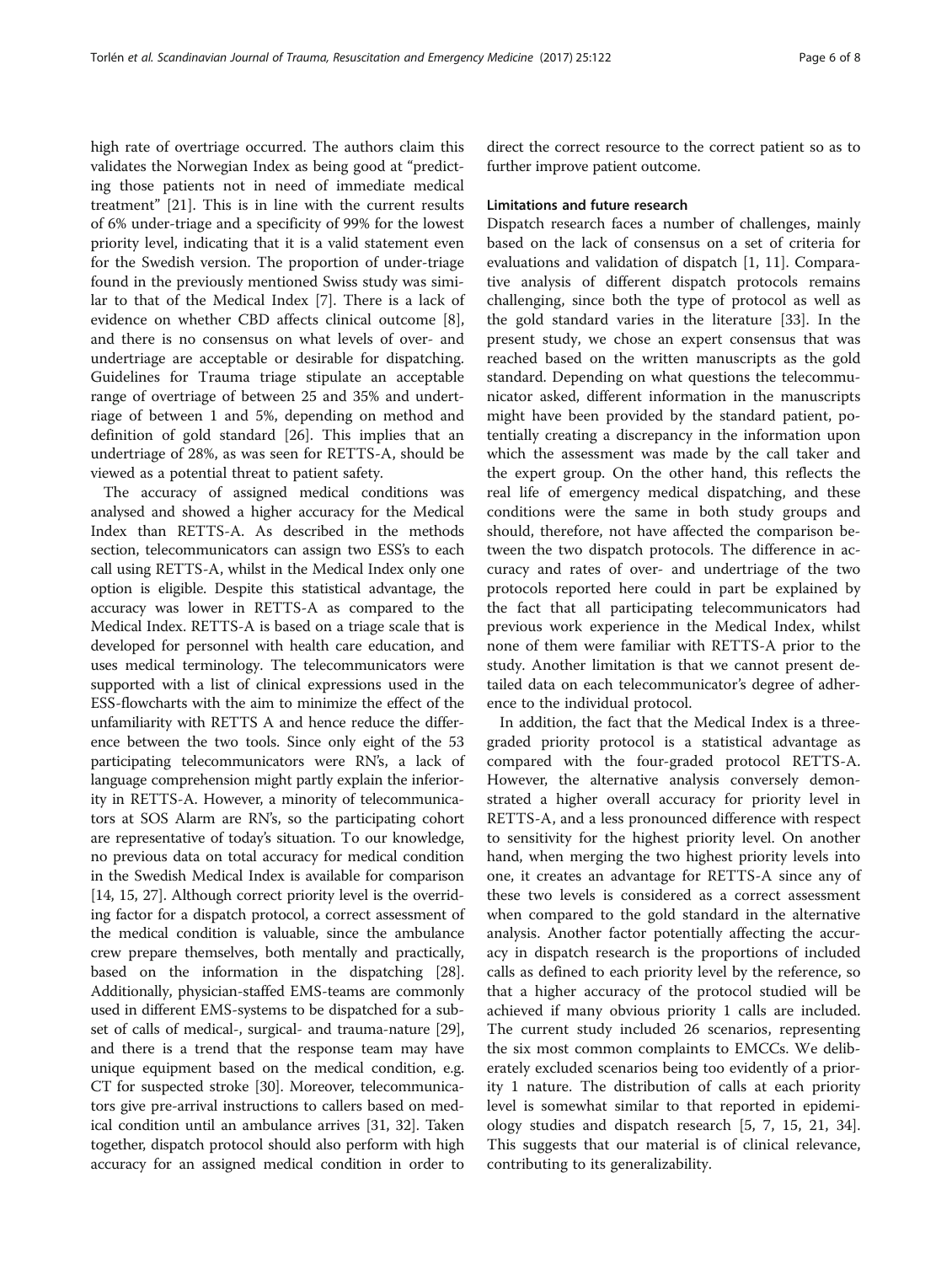<span id="page-6-0"></span>Concerns have been raised that performance on written scenarios does not accurately mirror performance in practice [[35\]](#page-7-0). Study designs based on fictitious cases rather than patients in a real-life setting have been stated to be suboptimal [\[25](#page-7-0)]. To further evaluate and improve the deliverance of health care in emergency medicine, investigation of real triage situations rather than scenarios is needed. Standard patients are commonly used in studies on medical communication and in certification/ licensing [[19\]](#page-7-0), and have been reported to perform patient presentation with moderate to high levels of accuracy [[36, 37](#page-7-0)] with the highest accuracy achieved for the history and management cases [\[36, 38, 39\]](#page-7-0). Their performance over time has been shown to be generally consistent without any evidence of the effect on warmup or fatigue [\[39](#page-7-0), [40\]](#page-7-0). The results suggest that standard patients can mimic a real-life emergency medical call, which overcomes the draw backs of written scenarios that do not allow for the interactions that can be gained in the interview situation. Hence, the current study also presents an innovative way of evaluating accuracy in emergency medical dispatching.

## Conclusion

In this simulation study we demonstrate that Medical Index had a higher accuracy for priority level and less undertriage than the new prototype for dispatch protocol, RETTS-A. Despite Medical Index being the superior tool, the overall accuracy of both protocols is to be considered as low. Overtriage challenges resource utilization while undertriage threatens patient safety. The results suggest that in order to improve patient safety both protocols need revisions in order to guarantee safe emergency medical dispatching.

#### Abbreviations

CBD: Criteria-based dispatch protocol; CI: Confidence intervals; EMCC: Emergency Medical Communication Centre; EMS: Emergency medical services; ESS: Emergency signs and symptoms; IQR: Inter quartile range; NPV: Negative predictive value; PPV: Positive predictive value; RETTS: Rapid Emergency Triage and Treatment System; RN: Registered nurse

#### Acknowledgements

The authors would like to thank Dr. Hans Järnbert Pettersson, Senior statistician at Karolinska Institutet Dept. of Science and Educations, Södersjukhuset, for statistical assistance and Andreas Leviné and Margareta Lundén at SOS Alarm for their assistance during simulation sessions and data collection. The authors also thank the telecommunicators for participating in the study.

#### Funding

Funding information is not applicable / No funding was received.

#### Availability of data and materials

The datasets used and/or analysed during the current study are available from the corresponding author on reasonable request.

#### Authors' contributions

Study design: KT, LK, MC, KO, KB. Data collection: KT, KB. Statistics: KT. Manuscript writing: KT. All authors made significant corrections to the manuscript. All authors have read and approved the final manuscript.

#### Ethics approval and consent to participate

The current study has been approved by the Swedish Regional Ethical Board in Stockholm, Sweden. Dnr: 2015/1637–31/5.

#### Consent for publication

Not applicable.

#### Competing interests

Katarina Bohm is a consultant for SOS Alarm, and Knut Olanders is employed by SOS Alarm. There are no other competing interests to declare.

## Publisher's Note

Springer Nature remains neutral with regard to jurisdictional claims in published maps and institutional affiliations.

#### Author details

<sup>1</sup>Department of Clinical Science and Education, Karolinska Institutet, Södersjukhuset, SE 118 83 Stockholm, Sweden. <sup>2</sup>Department of Medical Sciences, Örebro University and Department of Emergency Medicine, Örebro University Hospital, Örebro, Sweden. <sup>3</sup>Department of Emergency Medicine and Services, Helsinki University Hospital and Helsinki University, Helsinki, Finland. <sup>4</sup> Department of Anaesthesiology and ICU, Lund University Hospital, Lund, Sweden. <sup>5</sup>Department of Emergency Medicine, Södersjukhuset, Stockholm, Sweden.

#### Received: 12 July 2017 Accepted: 8 December 2017 Published online: 29 December 2017

#### References

- 1. Castren M, Karlsten R, Lippert F, Christensen EF, Bovim E, Kvam AM, et al. Recommended guidelines for reporting on emergency medical dispatch when conducting research in emergency medicine: the Utstein style. Resuscitation. 2008;79(2):193–7.
- 2. IFEM. About IFEM, IFEM definition of emergency medicine West Melbourne, Australia: IFEM, the International Federation for Emergency Medicine 2017 [cited 20170529]. Available from: [https://www.ifem.cc/about-us/.](https://www.ifem.cc/about-us)
- 3. Clawson JJ, Martin RL, Hauert SA. Protocols vs. guidelines. Choosing a medical-dispatch program. Emerg Med Serv. 1994;23(10):52–60.
- 4. Clawson JJ, Cady GA, Martin RL, Sinclair R. Effect of a comprehensive quality management process on compliance with protocol in an emergency medical dispatch center. Ann Emerg Med. 1998;32(5):578–84.
- 5. Andersen MS, Johnsen SP, Sorensen JN, Jepsen SB, Hansen JB, Christensen EF. Implementing a nationwide criteria-based emergency medical dispatch system: a register-based follow-up study. Scand J Trauma Resusc Emerg Med. 2013;21:53.
- 6. Zakariassen E, Burman RA, Hunskaar S. The epidemiology of medical emergency contacts outside hospitals in Norway–a prospective population based study. Scand J Trauma Resusc Emerg Med. 2010;18:9.
- 7. Dami F, Golay C, Pasquier M, Fuchs V, Carron PN, Hugli O. Prehospital triage accuracy in a criteria based dispatch centre. BMC Emerg Med. 2015;15:32.
- Wilson S, Cooke M, Morrell R, Bridge P, Allan T. A systematic review of the evidence supporting the use of priority dispatch of emergency ambulances. Prehosp Emerg Care. 2002;6(1):42–9.
- 9. Lidal IB, Holte HH, Vist GE. Triage systems for pre-hospital emergency medical services - a systematic review. Scand J Trauma Resusc Emerg Med. 2013;21:28.
- 10. Lyon RM, Bohm K, Christensen EF, Olasveengen TM, Castren M. The inaugural European emergency medical dispatch conference–a synopsis of proceedings. Scand J Trauma Resusc Emerg Med. 2013;21:73.
- 11. Mann NC, Schmidt TA, Cone DC. Defining research criteria to characterize medical necessity in emergency medical services: a consensus among experts at the Neely conference. Prehosp Emerg Care. 2004;8(2):138–53.
- 12. The Leardal Foundation for Acute Medicine. Swedish index to emergency medical assistance. Stavanger, Norway: A/S, Laerdal; 2001.